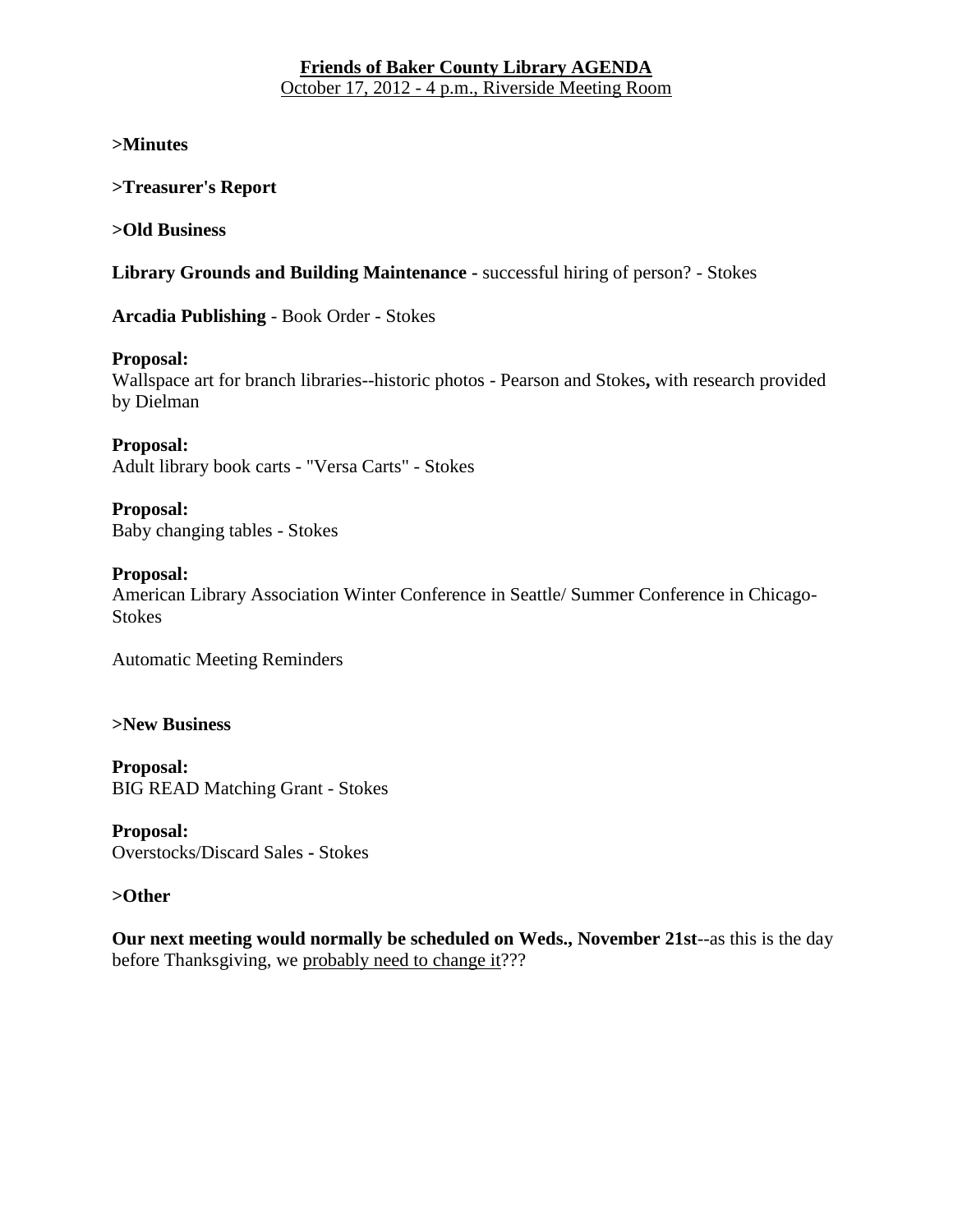## **Friends of Baker County Library Board Meeting**

### **September 26, 2012**

**Present:** Kata Bulinski, Kirsten Badger, Eloise Dielman, Diana Pearson (BCL), Nancy Johnson, Carmen Wickam (BCL), Barbara Prowell, Perry Stokes (BCL Dir.), Julianne Williams.

Meeting was called to order by Pres. Bulinski at 4:00 PM.

**Minutes:** Accepted as submitted.

**Treasurer's report:** Johnson distributed copies of the bank statement. Balance was \$11,831.80. Williams and Bulinski moved to accept this report as submitted. Motion passed.

### **Old Business:**

- Grounds maintenance: Stokes has no news regarding prison crew, so a job listing has been posted with the unemployment office for 16 hours/week, a temporary job for one year. Person hired will work on both grounds and indoor building projects. Library is funding position.
- Courtney Snyder reported the teen "Hunger Games" event was very successful. No expense report provided at this date. Friends need expense reports for future events we fund.
- Branch libraries wall space art: Pearson has contacted branches about it, but no responses yet. Dielman will research cost of digital picture frames.
- Adult patron library book carts: Williams asked if they could be alarmed like books. Stokes will submit proposal for complete costs for a minimum order of 6 carts at next meeting. Costs will include baskets, advertising plates, stands. Estimated to be approximately \$820 for 6 carts.
- Baby changing tables: Library currently has one in the women's restroom. Tables are needed in men's rooms and other restroom for a total of 3 at \$190.00 each. Williams moved that the Friends allocate \$600 for three tables with the Library paying for shipping. Tables to be labeled as "Provided by the Friends of the Library." Prowell seconded the motion. Motion passed.

## **New Business:**

- Big Read grant: Registration not open yet. Tabled for next meeting.
- ALA Winter Conference in Seattle, January 2013: Stokes estimated attendance cost at \$1,073/person. He will look into cost for summer conference in Chicago. Library budget for all staff development is \$2,000.00. Tabled for next meeting.
- FOL meeting announcements: Bulinski will send out a draft agenda about one week before the meeting for comments and input. Stokes is sending out automated reminder, and will try to send it one week before scheduled meeting. Planned meeting time to be 4:00 PM to 5:00 PM.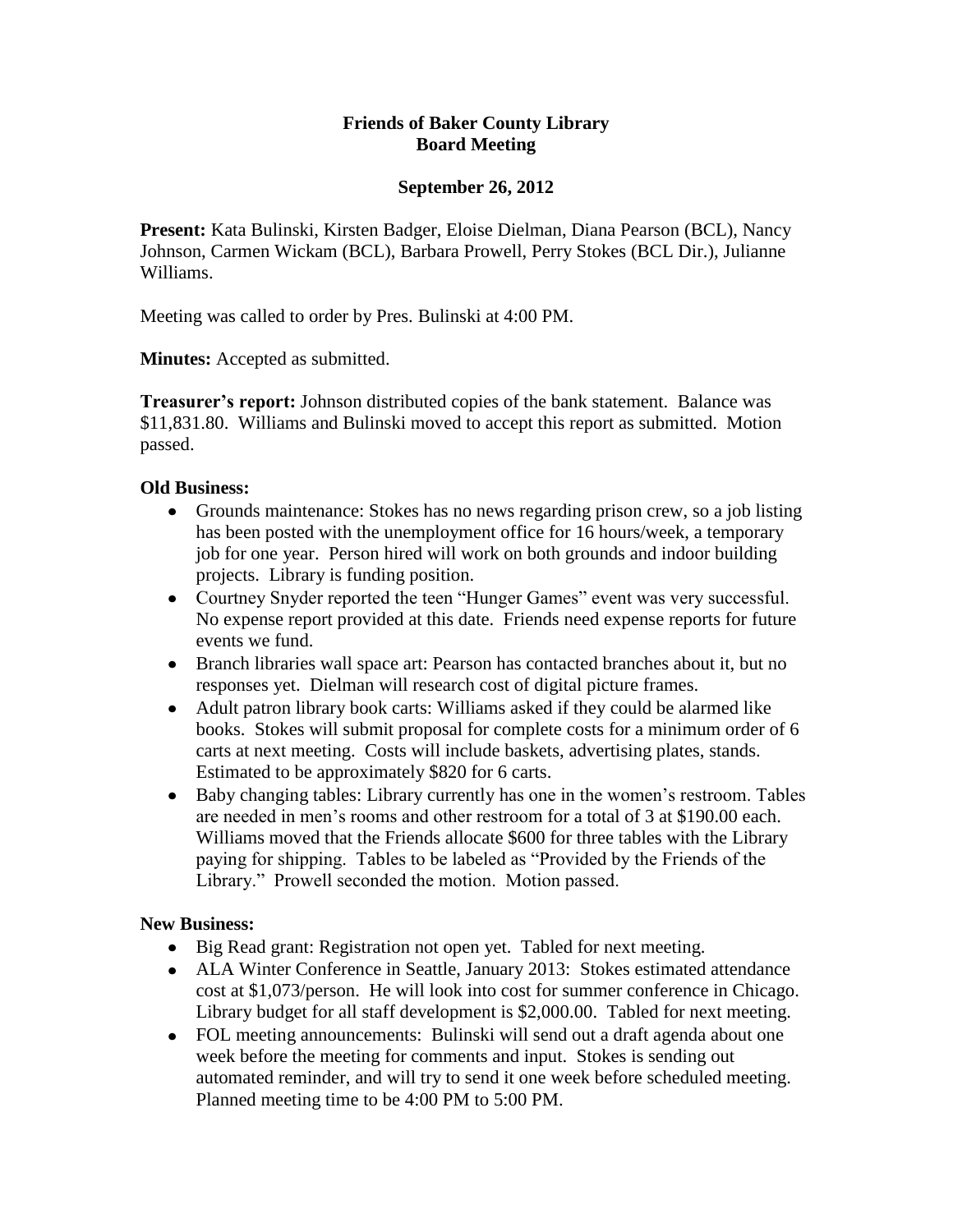*Historic Baker City* royalties: Stokes presented the Friends with a check from Arcadia Publishing for \$83.40 for royalties from book sales. Williams will review information from phone conversation she had with the publisher regarding reordering more copies.

### **The next meeting of the FOL will be October 17, 2012, at 4:00 PM at the Library.**

Respectfully submitted by:

Julianne Williams

**Secretary** 

### **Addendum to minutes regarding** *Historic Baker City* **book:**

Email received October 1, 2012, by Williams from Stokes and Bulinski:

Here are the ordering terms on the HBC photo book. Seems to me there's not a huge price break between the levels. The shipping charge essentially adds 20 cents to the cost per copy (\$12.95 wholesale). With a suggested retail price of \$21.99, the Friends makes \$9.04 profit for each one we sell. I propose ordering just 80 copies. When running low, we can just place another order.

I also suggest selling copies to other outlets (museum, Interpretive Center) at a 20% discount (\$17.60 each), basically splitting the profit.

--------------------------------

**Perry**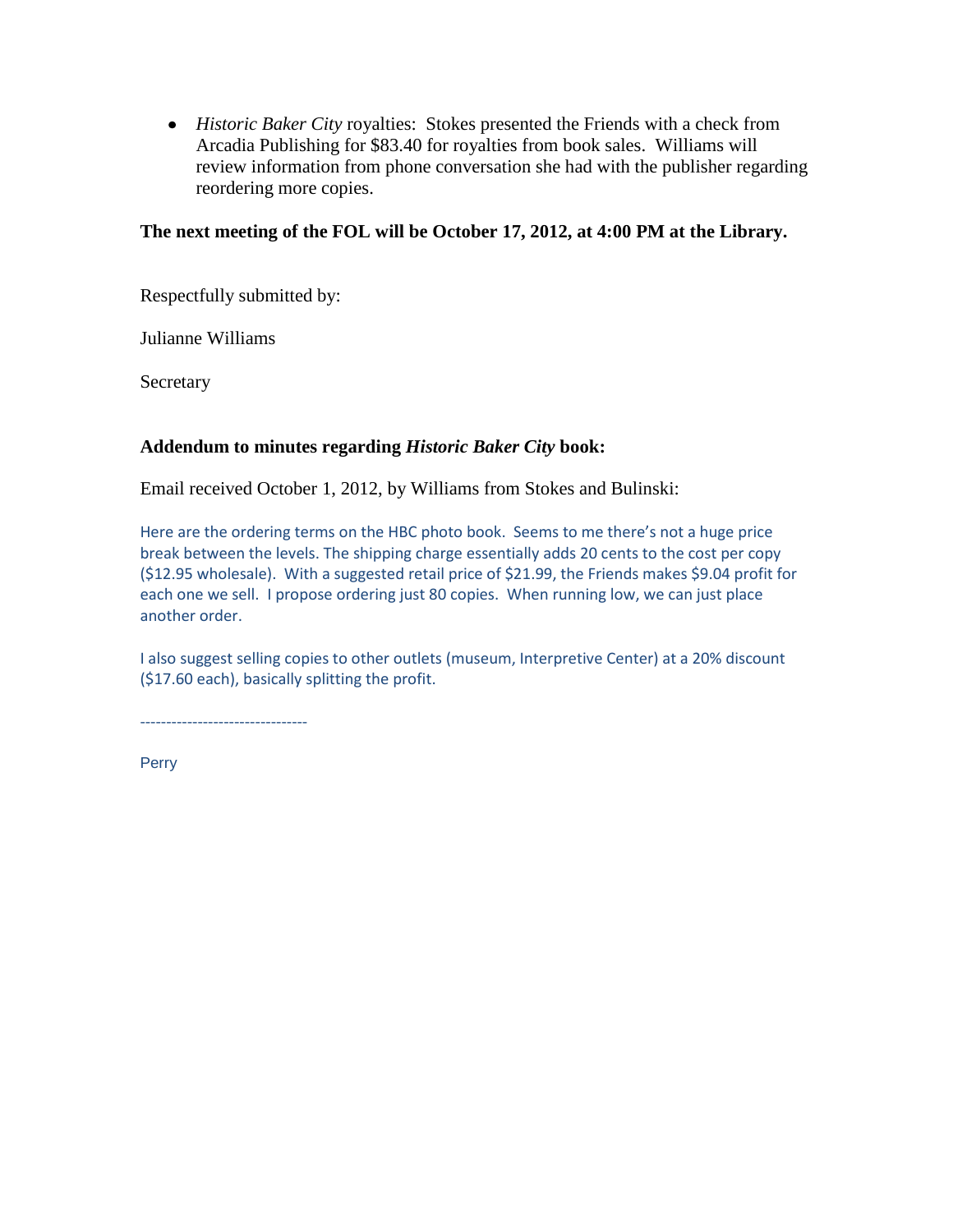# **Baker County Friends of the Library Page 1** of 4

Meeting Oct 17 2012 Reports

## **HUNGER GAMES EVENT – EXPENSE REPORT**

| <b>Prizes</b>                                        |          |
|------------------------------------------------------|----------|
| Etsy                                                 | 83.95    |
| Amazon                                               | 83.84    |
| <b>Hot Topic</b>                                     | 116.56   |
| Wal-mart                                             | 11.88    |
|                                                      | 296.23   |
| Food                                                 |          |
| Fruit & vegetable tray                               |          |
| Misc breaks/rolls/pitas/crackers                     |          |
| Cheese & salsa spread                                |          |
| Berry shortbread with whipped cream sherbert punch   |          |
|                                                      | 256.10   |
| <b>Decorations / Make-up</b>                         |          |
| <b>Paint from Thatchers</b>                          |          |
| Make-up from Dollar Tree & Rite-Aid                  |          |
| Cups, plates, silverware, napkins, table decorations |          |
|                                                      | 104.57   |
| <b>TOTAL</b>                                         | \$656.90 |
| Split cost, Friends - District                       | \$328.45 |

# **BABY CHANGING TABLES – EXPENSE REPORT**

| 4" Height, Light Platinum                                           | 185.36 | 556.08<br>649.86 |  |
|---------------------------------------------------------------------|--------|------------------|--|
| Baby Changing Station, 33.25" Length x 21.5" Width x                |        |                  |  |
| Changing Table Liners, 320/Carton<br>Rubbermaid FG781888 Horizontal | 93.78  | 93.78            |  |
| Rubbermaid® Commercial Sturdy Station 2 Baby                        |        |                  |  |



Order Placed: September 27, 2012

Status: Items received. Installation to be done by new maintenance employee.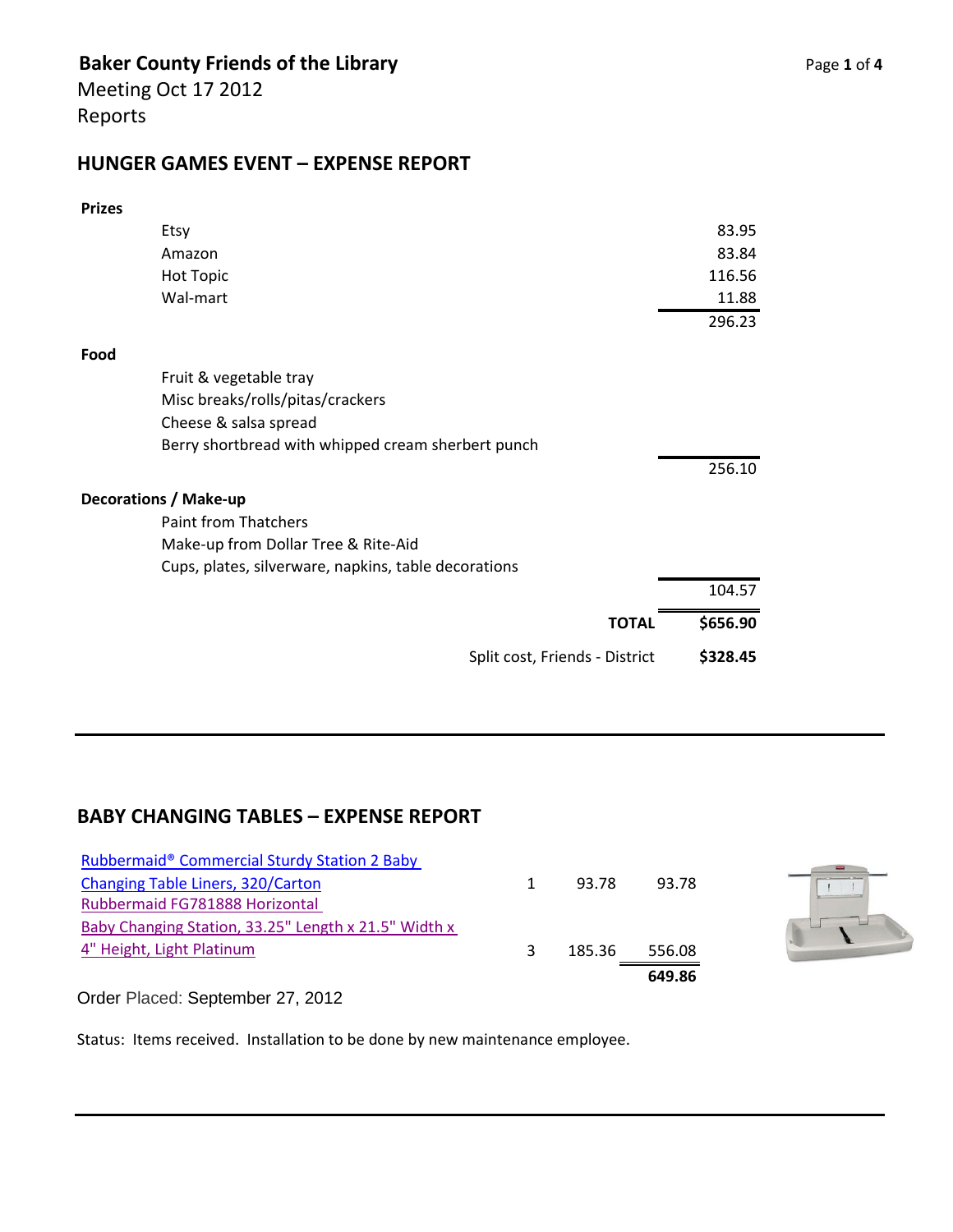# **Baker County Friends of the Library Page 2** of 4

Meeting Oct 17 2012 Reports

## **DIGITAL FRAMES**

### **Eloise research**

Here's a **website** with NIX brand digital photo frames: 15 inch is \$139; 18.5 inch is \$29. (Shipping is free)

#### **Perry research**

| 14'' | Aluratek \$99 |                             |               |
|------|---------------|-----------------------------|---------------|
| 15'' |               | Aluratek \$149 \$169        | Filemate \$99 |
| 19'' |               | Aluratrek \$270 \$280 \$290 |               |

## **[VERSACARTS](http://www.versacart.com/ezcart.php)**

|                        | <b>QTY</b> | <b>PRICE</b> | <b>TOTAL</b> |
|------------------------|------------|--------------|--------------|
| Rack & Sign            |            | 23.95        | 47.90        |
| Baskets size 28L dozen | 1          | 119.00       | 119.00       |
| Ezcarts                | 6          | 89.25        | 535.50       |
| Cart logo plates       | 6          | 6.99         | 41.94        |
| Lg advertising plates  | 6          | 10.50        | 63.00        |
| Shipping               | 1          | 510.00       | 510.00       |
|                        |            |              | 1,317.34     |

ViewSonic [\\$165](http://www.newegg.com/Product/Product.aspx?Item=N82E16882597049)

Note: Oct 3 quote shipping for \$337.32 (good for 7 days). Oct 10 quote \$510.00

### **[DEMCO](http://www.demco.com/CGI-BIN/LANSAWEB?PROCFUN+LWDCWEB23+LWDC336+PRD+ENG+FUNCPARMS+ZZWSESSID(A0200):16042699516307092842+ZZWNAVPAG(A0100):NEWFRTX+ZZWBTRKID(A0120):PSK0000+DATESEQ(A0140):1016112162317)**

|                                                  | <b>OTY</b>   | <b>PRICE</b> | ΤΟΤΑL   |
|--------------------------------------------------|--------------|--------------|---------|
| Browsing Basket No Logo Blue 17"L x 12"W x 9"D   | 12           | 18.54        |         |
| Browsing Baskets: Sign/Rack - Blue 20/Set        | $\mathbf{1}$ | 379.99       | 379.99  |
| Hand Basket Browsing Cart 36"H x 18"W x 16 1/2"D | 6            | 199.99       | 1199.94 |
|                                                  |              |              | 1579.93 |



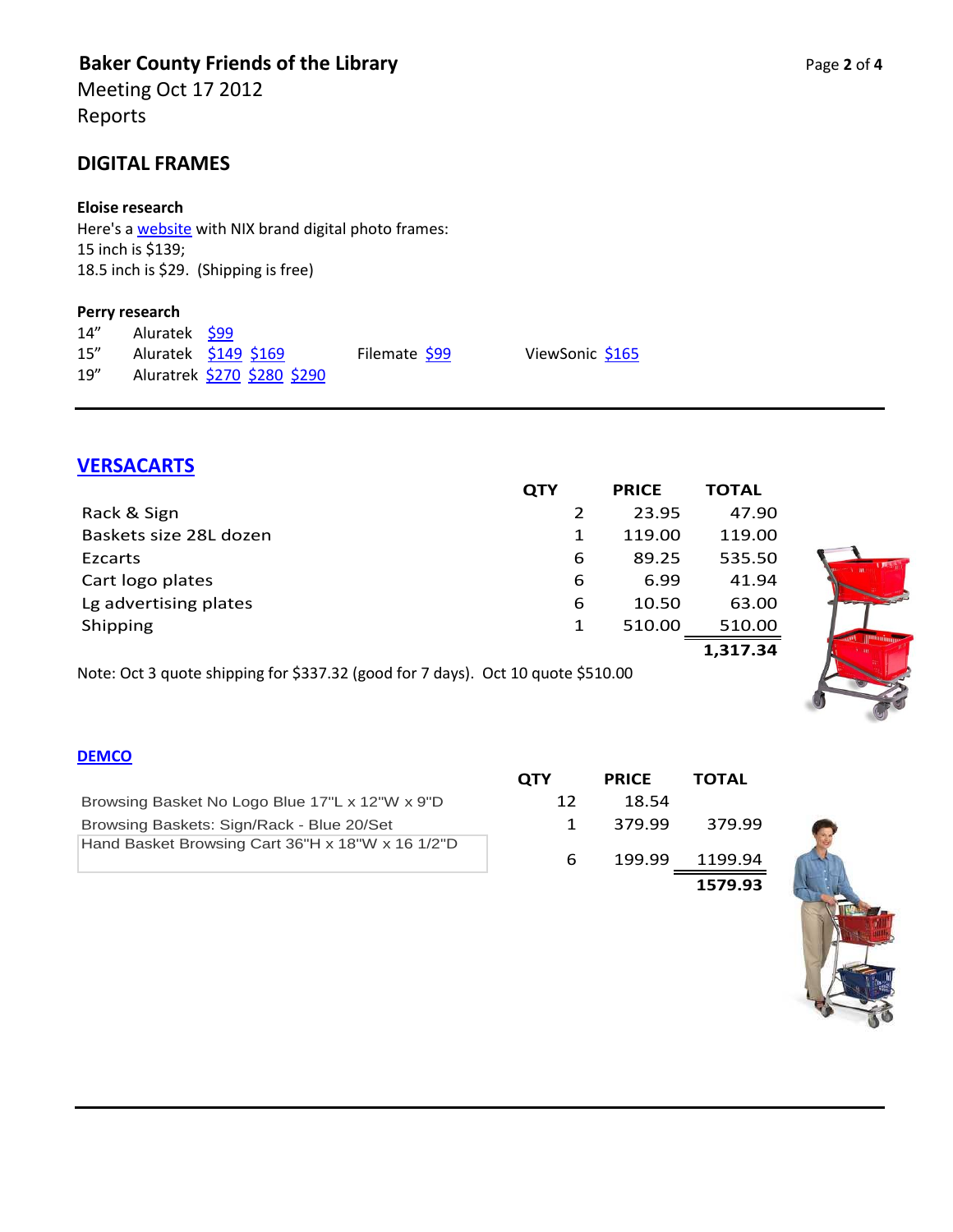# **ARCADIA PUBLISHING – BOOK ORDER (HISTORIC BAKER CITY)**

|                                      |            |             |                |                        |                 |                              |              |                               |                                | <b>PROFIT</b><br><b>PER YEAR</b> |
|--------------------------------------|------------|-------------|----------------|------------------------|-----------------|------------------------------|--------------|-------------------------------|--------------------------------|----------------------------------|
| <b>Historic</b><br><b>Baker City</b> | <b>QTY</b> | <b>Disc</b> | Disc per<br>bk | <b>Price</b><br>per bk |                 | <b>Price per</b><br>bk +ship | <b>TOTAL</b> | <b>TOTAL</b><br><b>PROFIT</b> | <b>PROFIT</b><br><b>PER BK</b> | (avg $10$<br>sales)              |
|                                      |            |             |                |                        | <b>Shipping</b> |                              | <b>COST</b>  |                               |                                |                                  |
| 21.99                                | 40         | 40%         | 8.80           | 13.19                  | 0.00            | 13.19                        | 527.76       | 351.84                        | 8.80                           | 87.96                            |
|                                      | 80         | 42%         | 9.24           | 12.75                  | 16.00           | 12.95                        | 1,036.34     | 722.86                        | 9.04                           | 90.36                            |
|                                      | 160        | 42%         | 9.24           | 12.75                  | 32.00           | 12.95                        | 2,072.67     | 1.445.73                      | 9.04                           | 90.36                            |
|                                      | 200        | 44%         | 9.68           | 12.31                  | 0.00            | 12.31                        | 2,462.88     | 1,935.12                      | 9.68                           | 96.76                            |

\*Note: Standard discount on less than 80. Could order copies as needed from Ingram.

| <b>Customer Order History</b> |                     |     |  |  |  |
|-------------------------------|---------------------|-----|--|--|--|
| <b>Doc Date</b>               | <b>Title</b>        | 0tv |  |  |  |
|                               |                     |     |  |  |  |
| 06/07/2005                    | Historic Baker City | 40  |  |  |  |
| 09/19/2002                    | Historic Baker City | 40  |  |  |  |



## **ALA CONFERENCE**

| <b>ALA MIDWINTER</b>  | Seattle             |          | <b>ALA ANNUAL</b>        | Chicago             |          |  |
|-----------------------|---------------------|----------|--------------------------|---------------------|----------|--|
| January 25-28<br>2013 | <b>DAYS</b>         | 3        | June 28 - July 2<br>2013 | <b>DAYS</b>         | 6        |  |
|                       | DISTANCE (mi.)      | 370.00   |                          |                     |          |  |
|                       | <b>ONE WAY</b>      | 166.50   |                          | <b>RT FLIGHT</b>    | 552.00   |  |
|                       | <b>TOTAL TRAVEL</b> | 333.00   |                          | <b>TOTAL TRAVEL</b> | 552.00   |  |
|                       | <b>HOTEL</b>        | 120.00   |                          | <b>HOTEL</b>        | 120.00   |  |
|                       | <b>LODGING</b>      | 360.00   |                          | <b>LODGING</b>      | 720.00   |  |
|                       | <b>BREAKFAST</b>    | 8.50     |                          | <b>BREAKFAST</b>    | 8.50     |  |
|                       | <b>LUNCH</b>        | 8.50     |                          | <b>LUNCH</b>        | 8.50     |  |
|                       | <b>DINNER</b>       | 18.00    |                          | <b>DINNER</b>       | 18.00    |  |
|                       | <b>TOTAL MEALS</b>  | 105.00   |                          | <b>TOTAL MEALS</b>  | 210.00   |  |
|                       | <b>REGISTRATION</b> | 270.00   |                          | <b>REGISTRATION</b> | 255.00   |  |
|                       | <b>TOTAL</b>        | 1,068.00 |                          | <b>TOTAL</b>        | 1,737.00 |  |